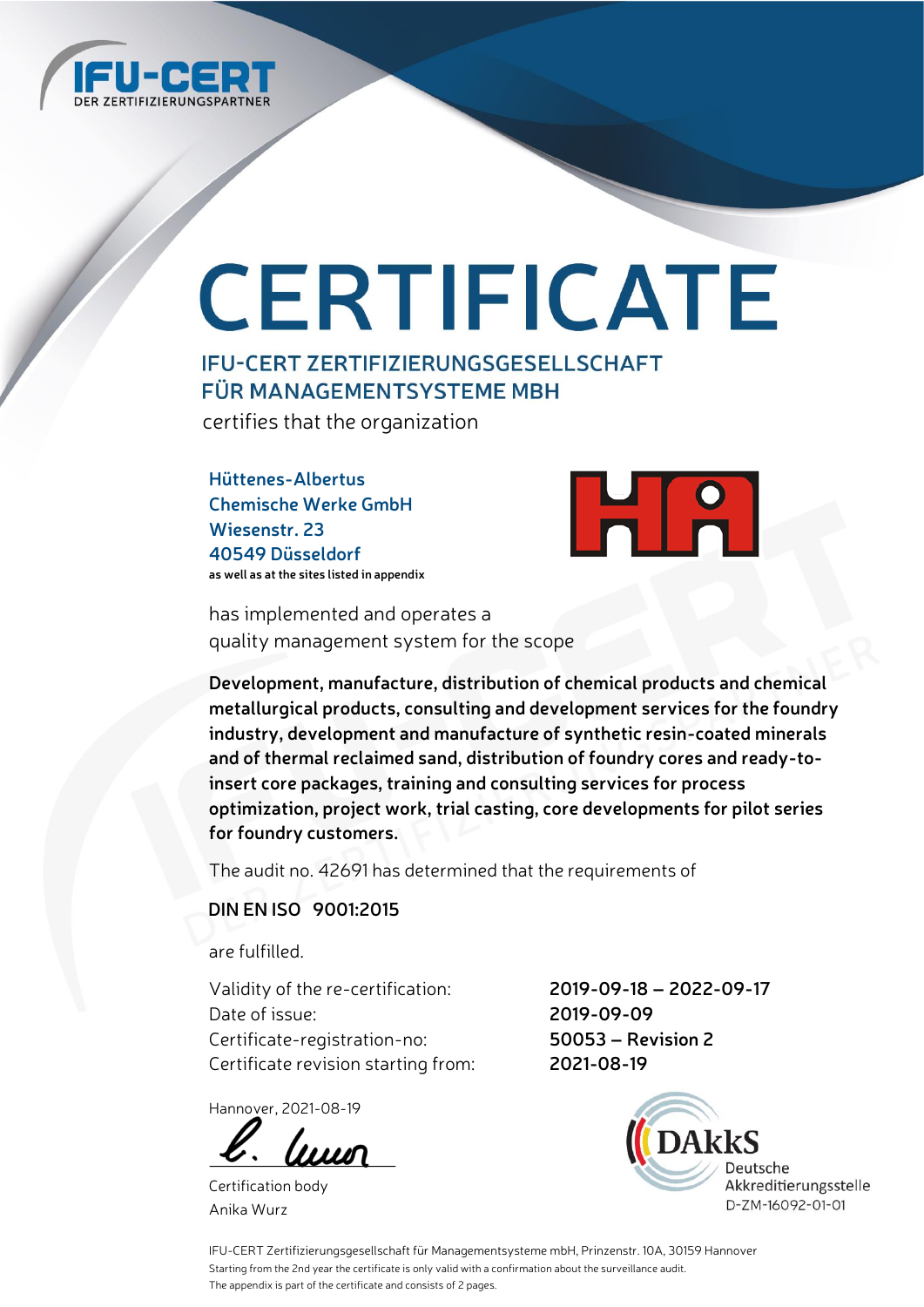

### **Appendix to certificate no. 50053 – Revision 2**

### **Hüttenes-Albertus Chemischer Werke GmbH operates the management system according to DIN EN ISO 9001: 2015 at the following sites:**

| Sites: |                                                                                                                 | Scopes:                                                                                                                                                   |
|--------|-----------------------------------------------------------------------------------------------------------------|-----------------------------------------------------------------------------------------------------------------------------------------------------------|
| 01     | Hüttenes-Albertus<br><b>Chemische Werke GmbH</b><br>Hansastr. 1<br>30419 Hannover                               | Development, manufacture and<br>distribution of chemical products for<br>the foundry industry                                                             |
| 02     | Hüttenes-Albertus<br><b>Chemische Werke GmbH</b><br>Grotrian-Steinweg-Str. 6<br>38112 Braunschweig              | Development and manufacture of<br>synthetic resin-coated minerals and<br>of thermal reclaimed sand                                                        |
| 03     | <b>Chemex Foundry Solutions GmbH</b><br>Maschstr. 16<br>31073 Delligsen<br>Certificate extract 50053.4 - Rev. 2 | Development, manufacture and<br>distribution of chemical metallurgical<br>products and distribution of foundry<br>cores and ready-to-use core<br>packages |